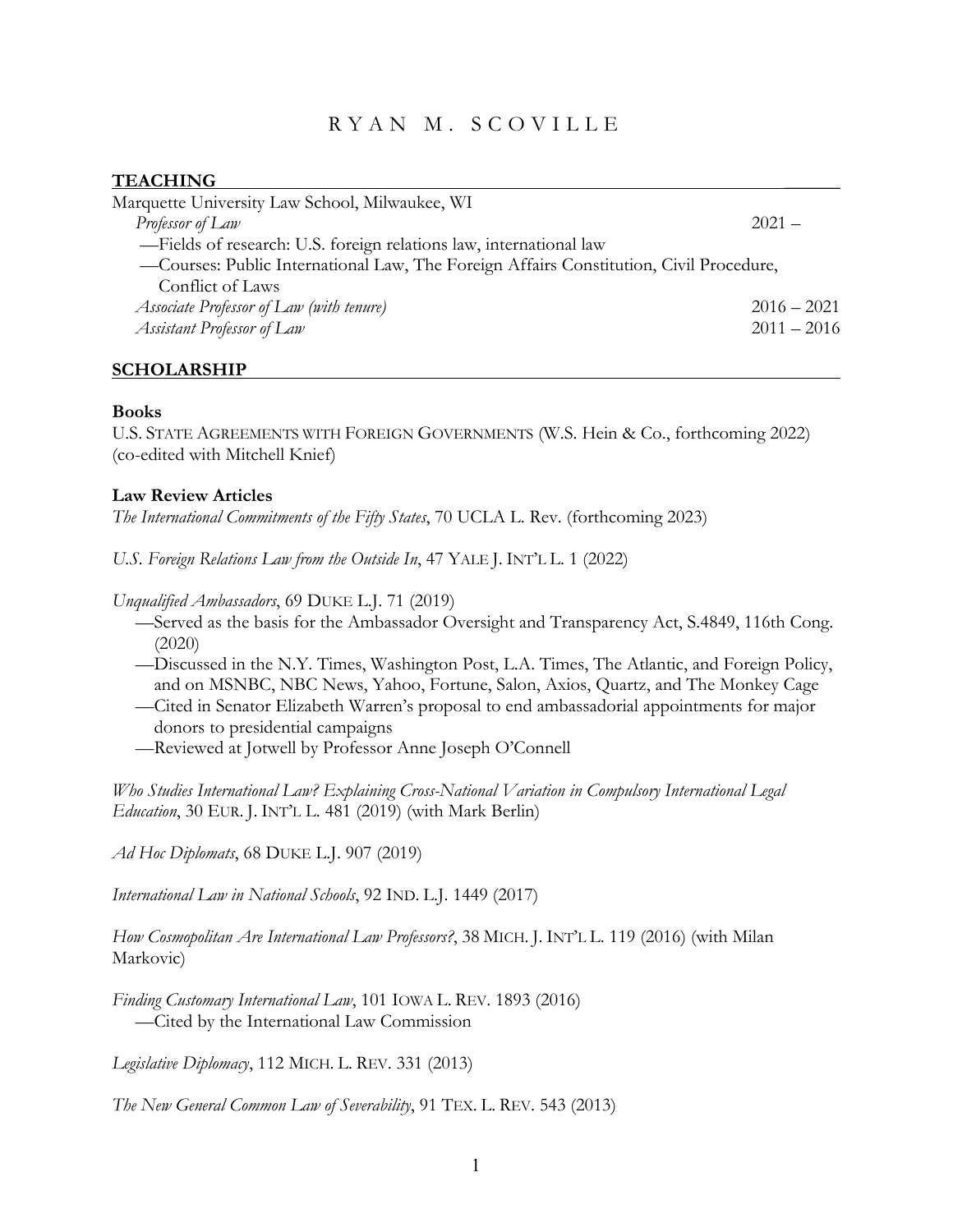### **Invited Book Chapters & Symposium Essays**

*Egocentric Bias in Perceptions of Customary International Law*, *in* INTERNATIONAL LAW AS BEHAVIOR (Harlan Cohen & Tim Meyer eds., Cambridge University Press 2021)

*Toward Meta-Knowledge of Foreign Relations Law in U.S.-Japan Relations*, *in* STRENGTHENING THE U.S.- JAPAN ALLIANCE: PATHWAYS FOR BRIDGING LAW AND POLICY 196 (Nobuhisa Ishizuka, Masahiro Kurosaki, and Matthew Waxman eds., 2020)

*The Ethics of Baiting and Switching in Law Review Submissions*, 101 MARQ. L. REV. 1075 (2018)

*Compelled Diplomacy in* Zivotofsky v. Kerry, 9 N.Y.U. J.L. & LIBERTY 148 (2015)

*A Defense of Japanese Sovereignty Over the Senkaku / Diaoyu Islands*, 46 GEO. WASH. INT'L L. REV. 571 (2014), *reprinted with modifications in* CHINA-JAPAN BORDER DISPUTES: ISLANDS OF CONTENTION IN MULTIDISCIPLINARY PERSPECTIVE (Ashgate 2015)

### **GRANTS & EDITORIAL POSITIONS**

Managing Editor, *AJIL Unbound* Spring 2018 – Spring 2021

Fulbright Scholar (Sophia University, Tokyo) Fall 2018

—Grant for research on Japanese understandings of U.S. foreign relations law

# **ONLINE COMMENTARY**

*An Important Development in the Law of Diplomatic Appointments*, Lawfare (Jan. 31, 2022)

H-Diplo Roundtable (Feb. 6, 2021) (reviewing Michael Poznansky, *In the Shadow of International Law* (Cornell University Press 2020))

*New Evidence of Secret International Agreements*, Lawfare (Feb. 19, 2020)

*Does Giuliani's Work in Ukraine Violate the Appointments Clause?*, Lawfare (Oct. 1, 2019)

*How, and How Often, Do Legal Academics Use FOIA?*, Lawfare (Mar. 4, 2019)

*Troubling Trends in Ambassadorial Appointments: 1980 to the Present*, Lawfare (Feb. 20, 2019)

*Can the President Cut Support for Congressional Foreign Travel During the Shutdown?*, Lawfare (Jan. 22, 2019)

*Can the Pentagon Restrict Congressional Foreign Travel?*, Lawfare (May 30, 2018)

*The Divisible College of International Lawyers*, Lawfare (Oct. 30, 2017) (reviewing Anthea Roberts, Is International Law International? (OUP 2017))

*Should the Senate Give Advice and Consent on Special Envoys?*, Lawfare (Aug. 31, 2017)

*The Appointments Clause as a Hurdle to the President's Trade Agenda*, Lawfare (Apr. 24, 2017)

*A Closer Look at Congressional Foreign Travel*, Lawfare (Mar. 2, 2017)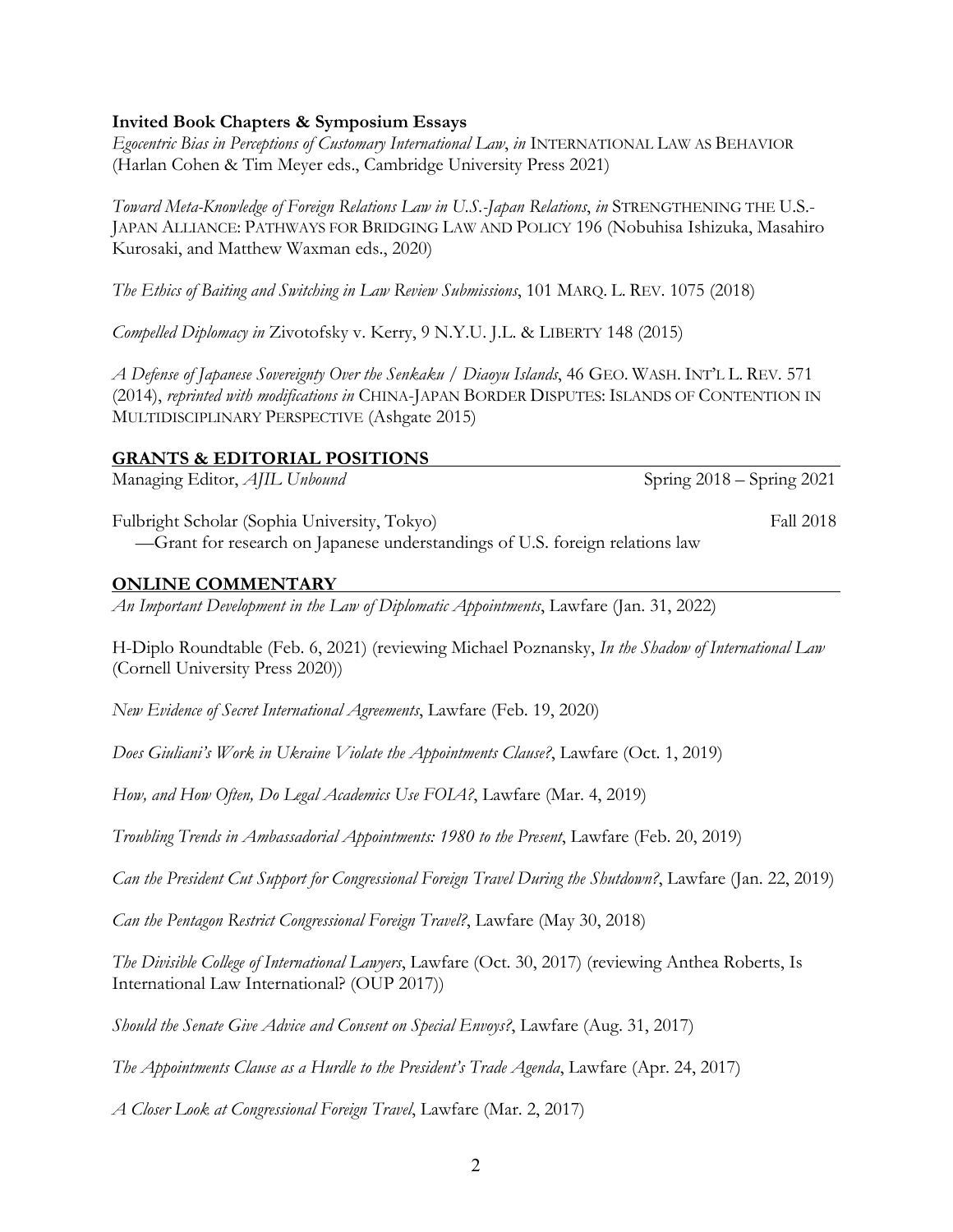*A Legal Analysis of Rep. Tulsi Gabbard's Trip to Syria*, Lawfare (Feb. 14, 2017)

*The South China Sea Arbitration: Implications for the Senkaku Islands*, Lawfare (July 18, 2016)

*International Law from a Cuban Perspective*, Lawfare (Feb. 8, 2016)

*How Do American Courts (And Scholars) Ascertain Customary International Law?*, Lawfare (Oct. 29, 2015)

*Legislative Diplomacy After* Zivotofsky, Lawfare (June 15, 2015)

*The Role of Foreign Perceptions in* Zivotofsky v. Kerry, Lawfare (June 12, 2015)

*Why Teaching International Law in American Universities Matters*, Just Security (Mar. 6, 2015)

*Boehner Invites Bibi: A Closer Look at Historical Practice*, Just Security (Jan. 27, 2015)

*Sorry, China: Japan Has the Better Claim Over the Senkakus*, The National Interest (Jan. 11, 2015)

*Japan: "No Dispute" Over the Senkaku / Diaoyu*, The Diplomat (Dec. 24, 2014)

*De Jure and De Facto Recognition as a Framework for* Zivotofsky, Opinio Juris (April 30, 2014)

# **SELECTED PRESENTATIONS & MEDIA**

University of Arizona, National Conference of Constitutional Law Scholars (February 2022), Presenter: *The International Commitments of the Fifty States*

Harvard University, Japanese Politics Online Seminar Series (January 2022), Presenter: *Official Knowledge of Foreign Relations Law in U.S.-Japan Relations*

University of Wisconsin, American Society of Comparative Law Annual Meeting (October 2021), Presenter: *U.S. Foreign Relations Law from the Outside In*

*U.S. Ambassadorships Are Destination Tourism for the Mega-Rich*, The Monkey Cage (Nov. 28, 2019) (interviewed about ambassadorial appointments)

*The Legacy of Pay-to-Play Ambassador Appointments*, WNYC – The Takeaway (Nov. 21, 2019) (interviewed about ambassadorial appointments)

Robbie Gramer, *U.S. Diplomacy's 'Gordon Problem' Goes Way Beyond Gordon Sondland*, Foreign Policy (Nov. 21, 2019) (quoted on ambassadorial appointments)

Open World Program (Washington, DC), Legislative Diplomacy Roundtable (November 2019)

Duke University, Duke Law Journal Author Talk (October 2019), Presenter: *Unqualified Ambassadors*

James Laporta, *Trump Administration Restricts Congressional Travel to Afghanistan, Prompting Some Democrats to Cry Foul*, Newsweek (May 13, 2019) (quoted on legislative diplomacy)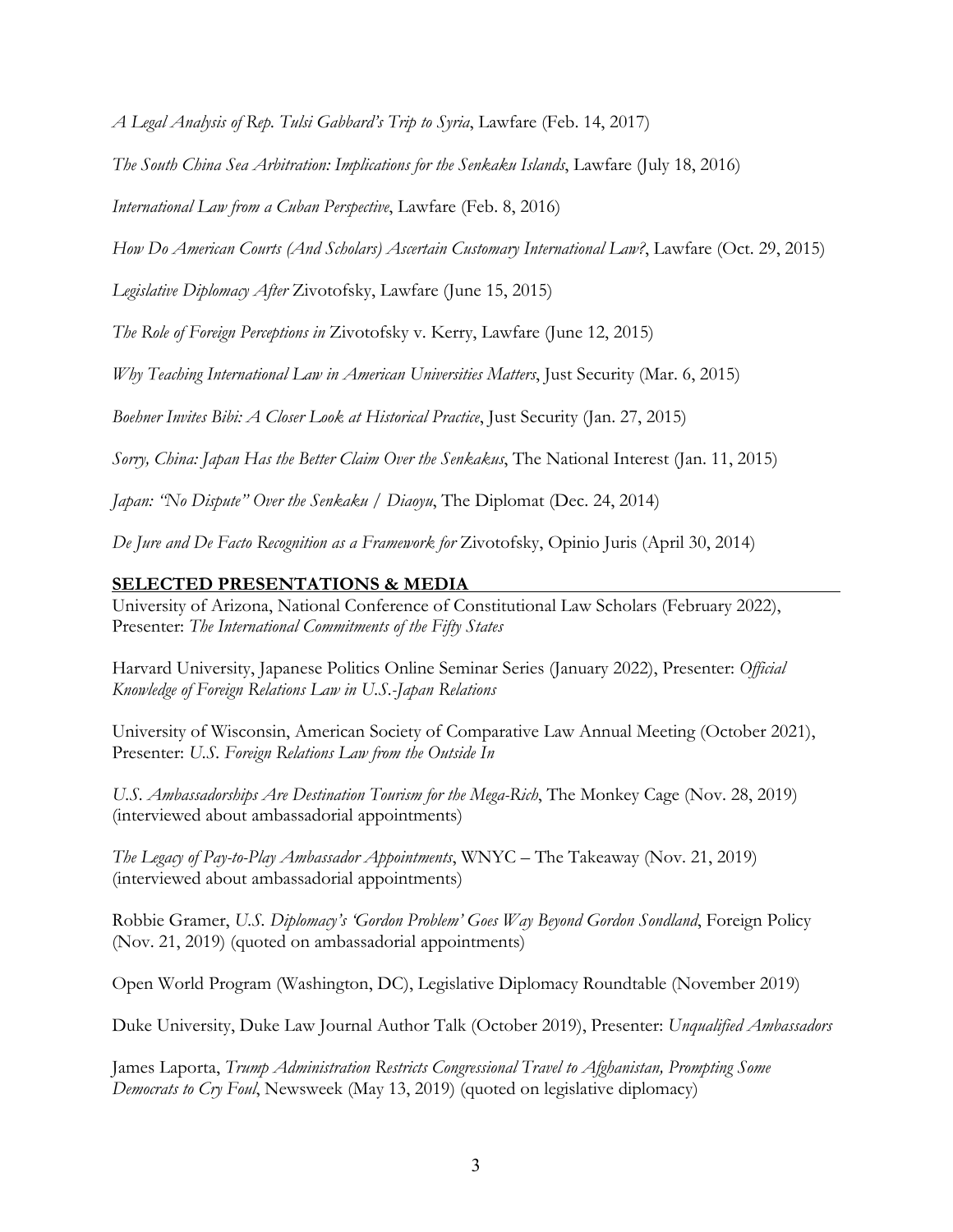*How Many Trump-Appointed Ambassadors Donated to His Campaign?*, MSNBC, Velshi & Ruhle (April 3, 2019) (interviewed about ambassadorial appointments)

Columbia University, Weatherhead East Asian Institute: The U.S.-Japan Alliance and the Power of International Law (March 2019), Presenter: *Toward Meta-Knowledge of Foreign Relations Law in the U.S.- Japan Alliance*

Sophia University (Tokyo, Japan): American Case Law Research Group (October 2018), Presenter: *U.S. Foreign Relations Law from the Outside In*

Washington University in St. Louis: ASIL Mid-Year Meeting (October 2017), Presenter: *Unqualified Ambassadors*

University of Washington: Annual Workshop of the Junior International Law Scholars Association (January 2017), Presenter: *Ad Hoc Diplomats*

Fordham University: International Law Weekend (October 2016), Panelist: *Empirical Research on International Legal Education*

Northwestern University: ASIL Mid-Year Meeting (November 2014), Presenter: *Anarchy is What Law Schools Make of it*

University of Michigan, Michigan Law Review Author Talk (March 2014), Presenter: *Legislative Diplomacy*

University of Illinois, Center for East Asian and Pacific Studies: The China-Japan Border Dispute Over the Diaoyu / Senkaku Islands Symposium (April 2013), Presenter: *Trouble in the East China Sea: Legal Explanations*

University of Wisconsin Law School: Faculty Exchange Workshop (Feb. 2013), Presenter: *Legislative Diplomacy*

### **SERVICE**

American Society of International Law: International Law in Domestic Courts Interest Group (co-chair)

Marquette University Law School:

Academic Programs Committee (Chair) Teaching & Assessment Committee Faculty Advisor to the Jessup Moot Court Team Faculty Advisor to International Law Society

# **EDUCATION**

Stanford Law School, J.D. 2006

—*Stanford Law Review*: Executive Editor, Board of Editors Award

—*Stanford Journal of International Law*: Senior Articles Editor

—Class of 2002 Fellowship in Conflict Resolution